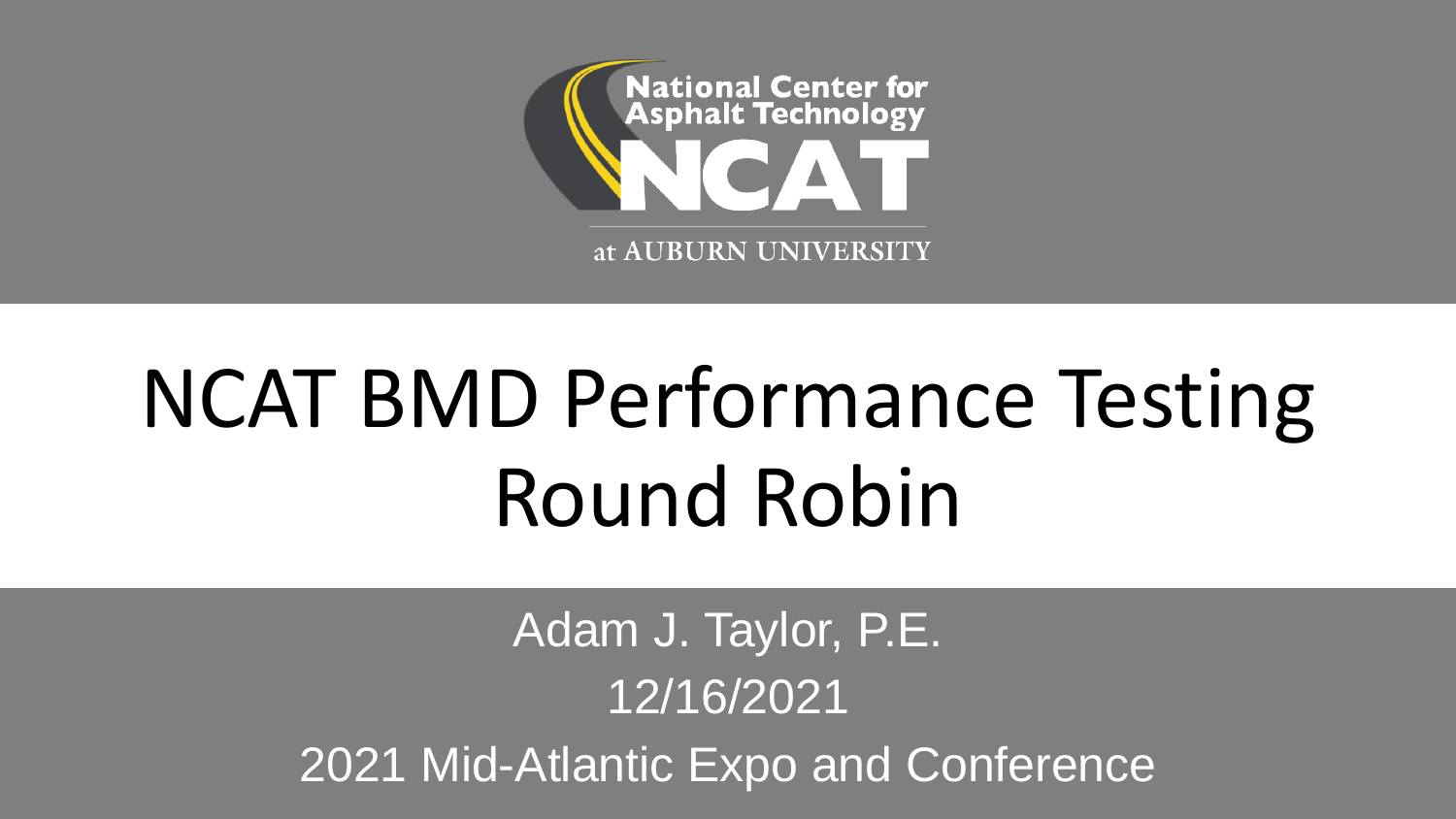# Outline

- Original NCAT Round Robin
	- Motivation
	- Tests
	- Participation
	- Preliminary Analysis and Observations
- 2021 NCAT Round Robin

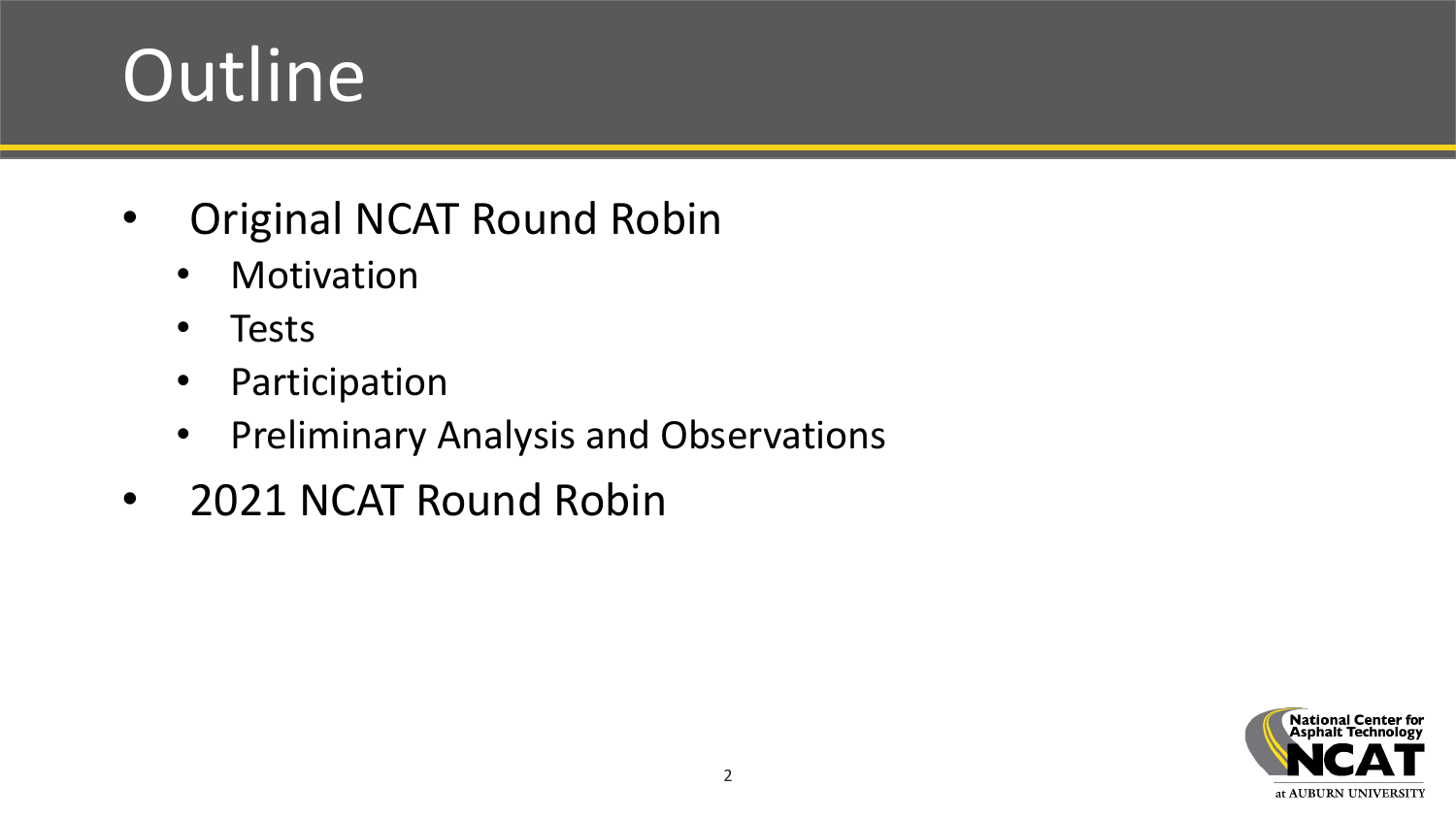# Overview and Motivation

- Help collect data on mixture performance tests that are being considered as part of Balanced Mix Design implementation efforts
	- Understanding Test Variability
		- Within Lab
		- Between Lab
- Help test users gain experience and confidence in their ability to perform these tests

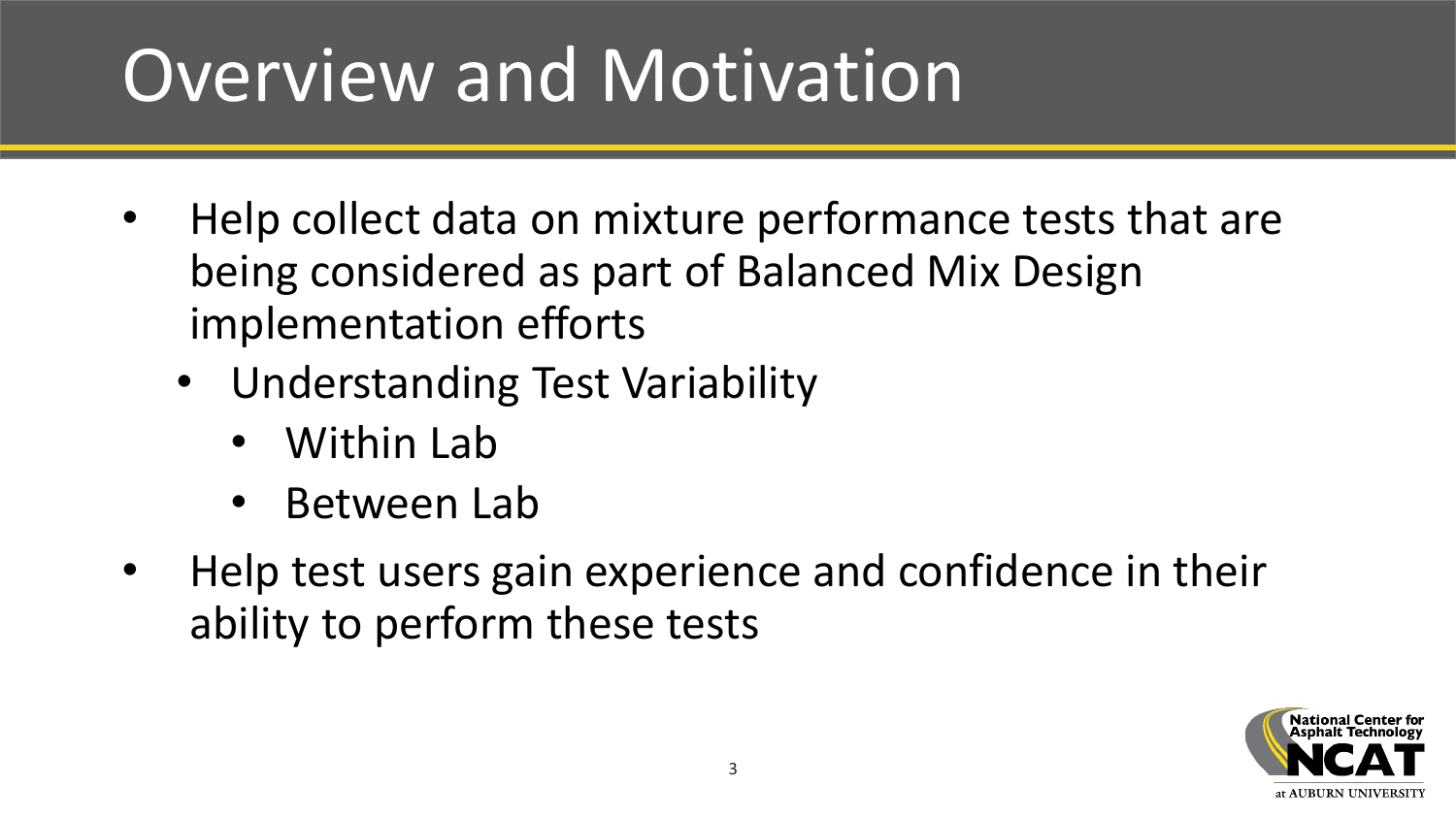# Tests Performed

- Cracking
	- Illinois Flexibility Index Test (I-FIT)
		- AASHTO TP124-18
	- IDEAL-CT
		- now ASTM D8225-19
- Rutting
	- Hamburg Wheel-Tracking
		- AASHTO T324-17
	- Asphalt Pavement Analyzer (APA)
		- AASHTO T340-10





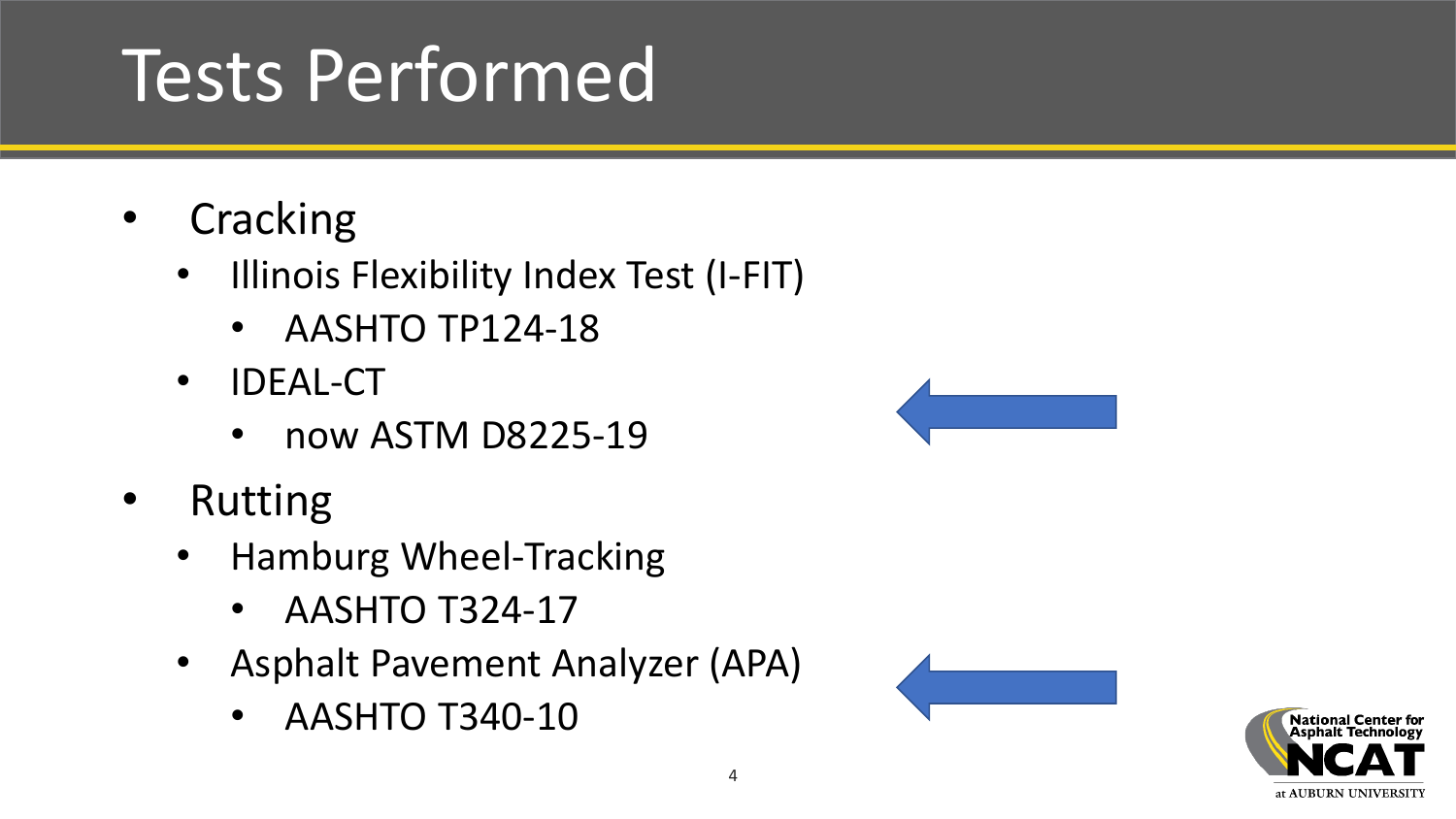# Background

- Advertisement sent out in Summer 2018
- 200 Buckets (!) sampled for the Round Robin
	- Mix Sampled from a Stockpile that had been passed through a Material Transfer Vehicle
- Plant Mix sent to participating labs
	- Q1 2019
- Requested an Excel Summary file for each lab per test in addition to the raw data
- Labs provided with detailed fabrication and testing instructions

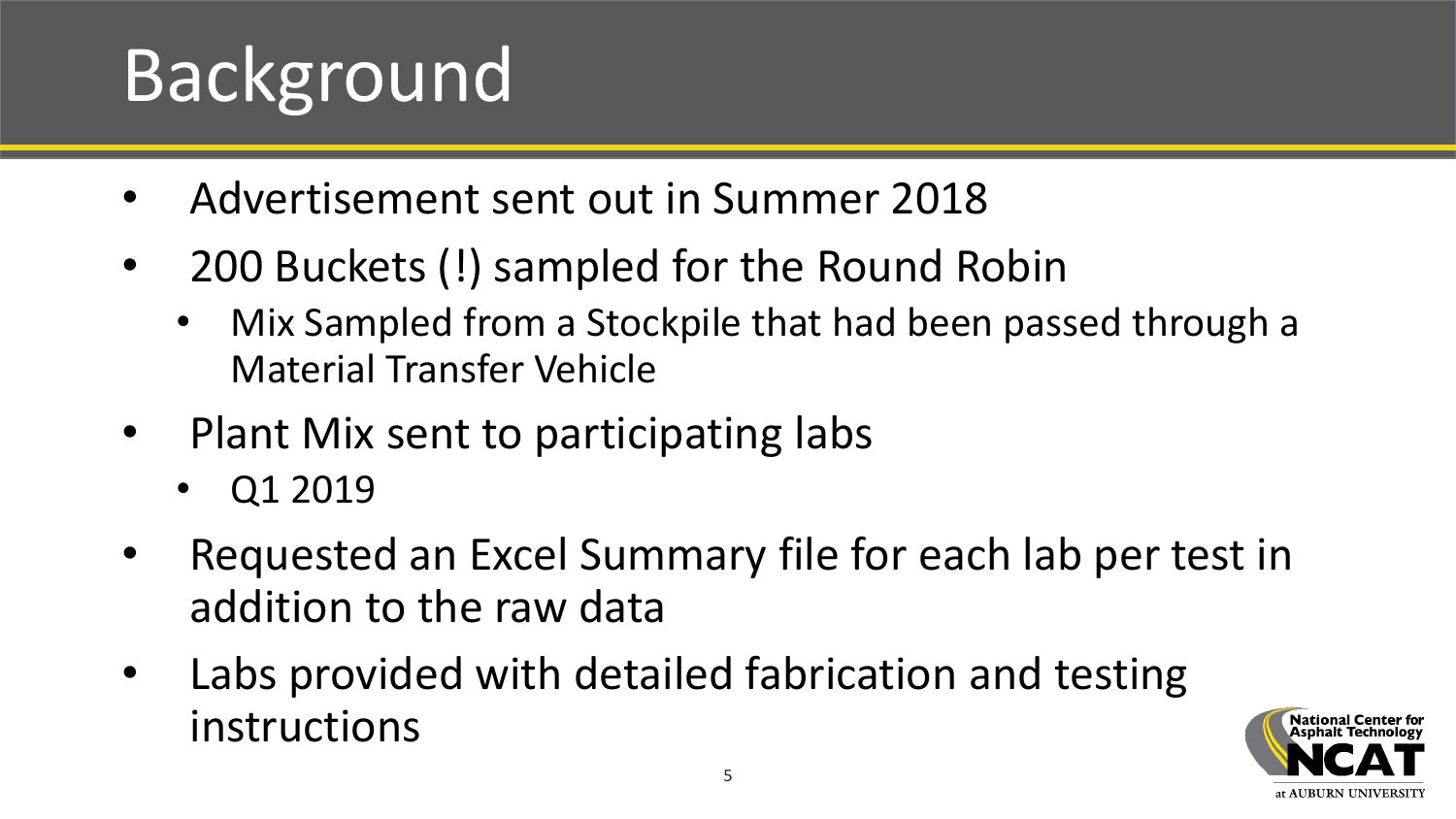# Mixture Information

- 9.5 mm NMAS
- PG 64-22 Base Binder (unmodified)
- 30% RAP
- No RAS or Rejuvenator
- BMD Design

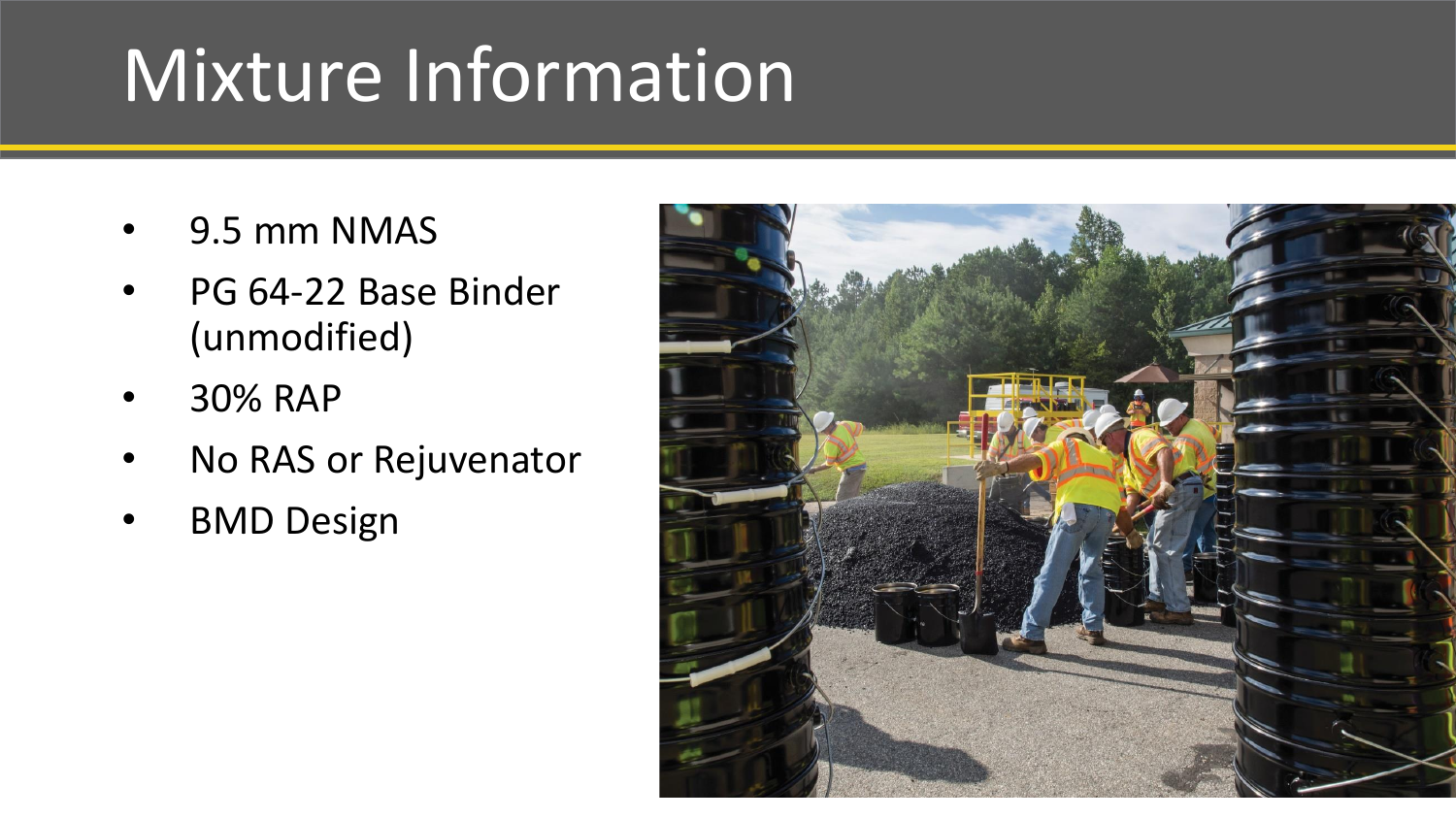# Background

- Phase I
	- All specimen fabrication performed in participating labs
		- Loose Mix Provided
- Phase II
	- Specimens prepared at NCAT and sent to participating labs
- Data summary report sent to participating labs
	- 'Blind' for participants
	- Lab 1, Lab 2, etc…

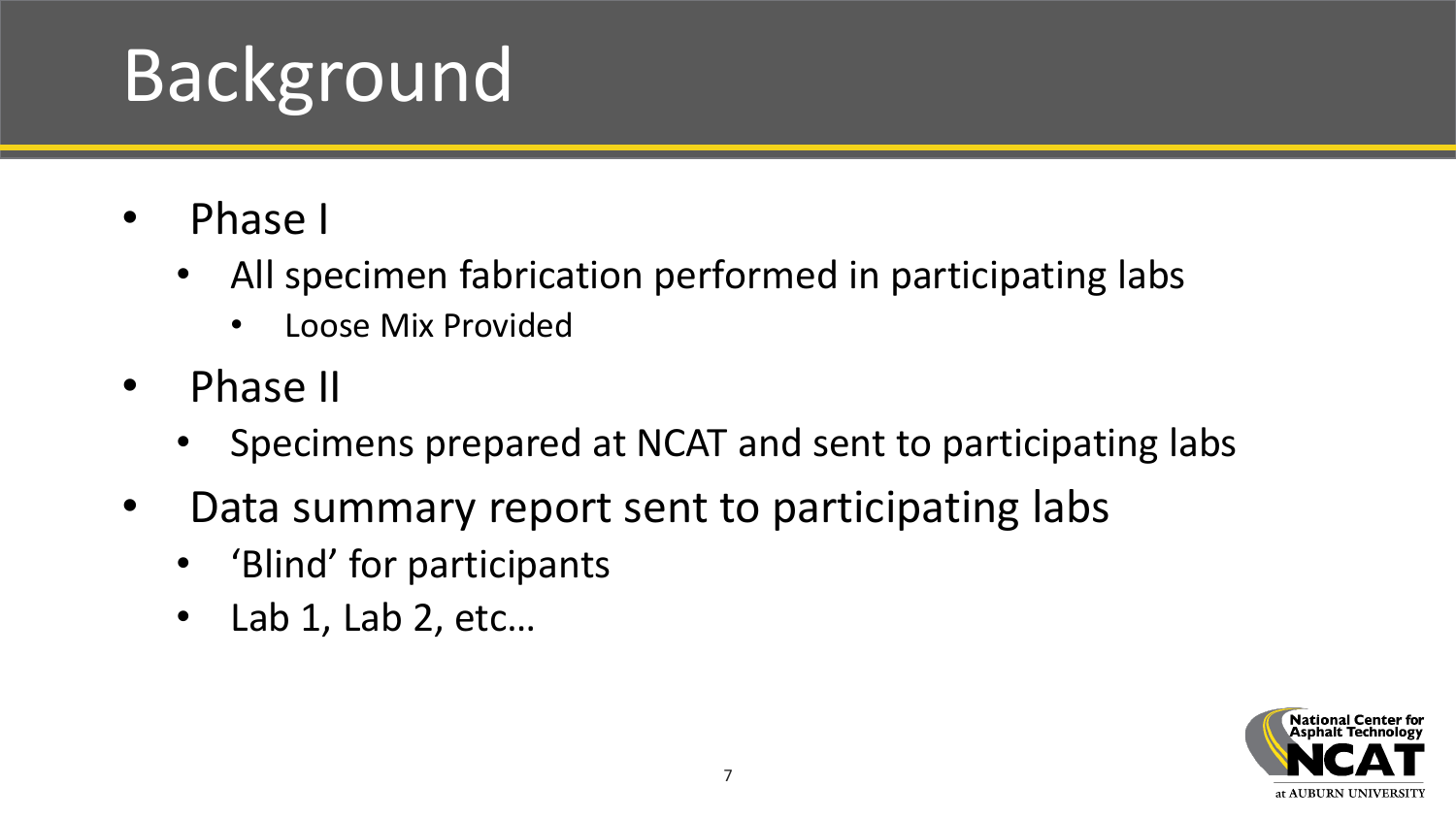### Flow Chart – NCAT Round Robin



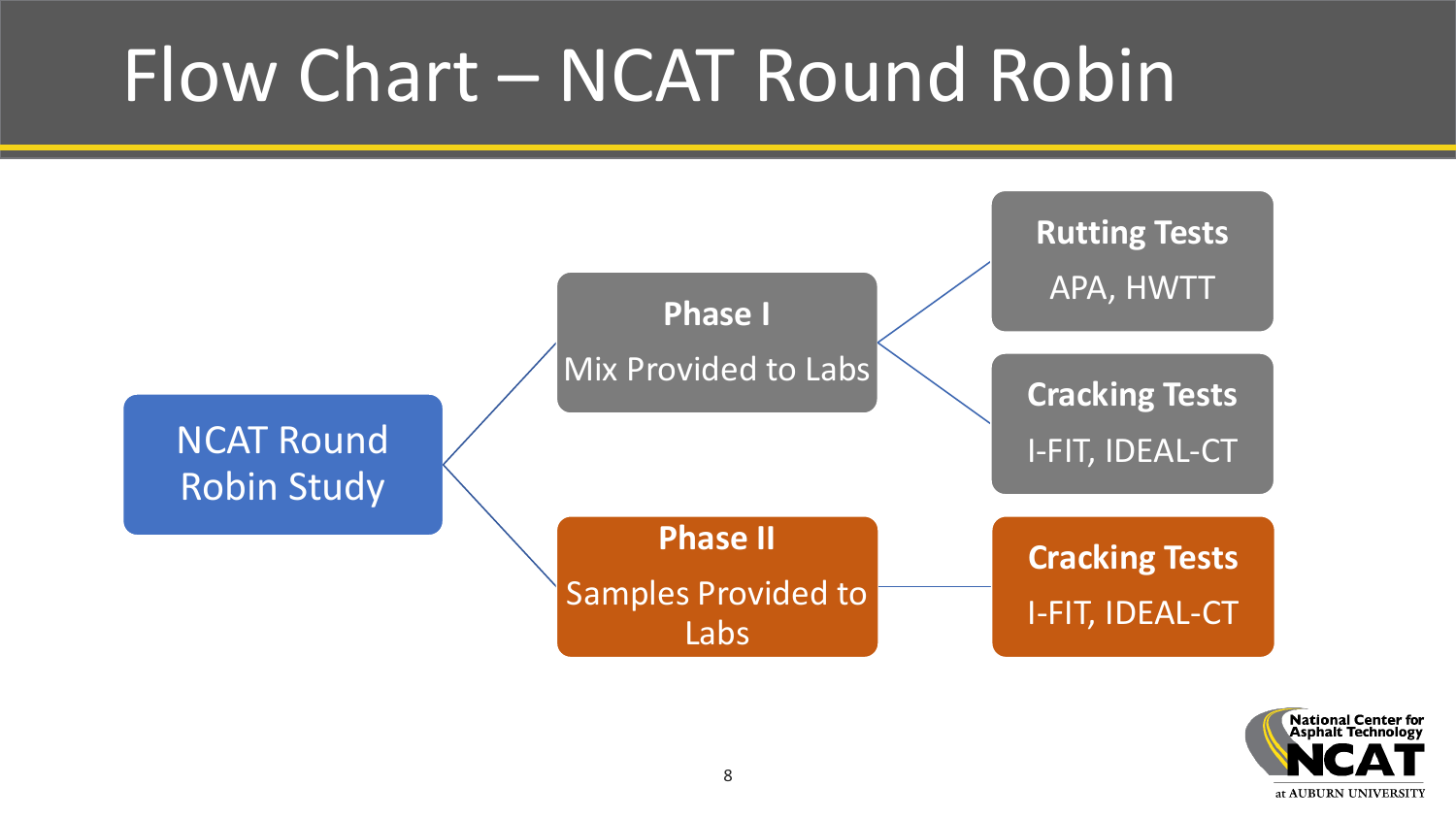# Participation

| <b>Test ID</b>  | <b>Phase I</b> | <b>Phase II</b> |
|-----------------|----------------|-----------------|
| Hamburg         | 32             | n/a             |
| $I-FIT$         | 20             | 13              |
| <b>IDEAL-CT</b> | 15             | $14*$           |
| <b>APA</b>      | 10             | n/a             |

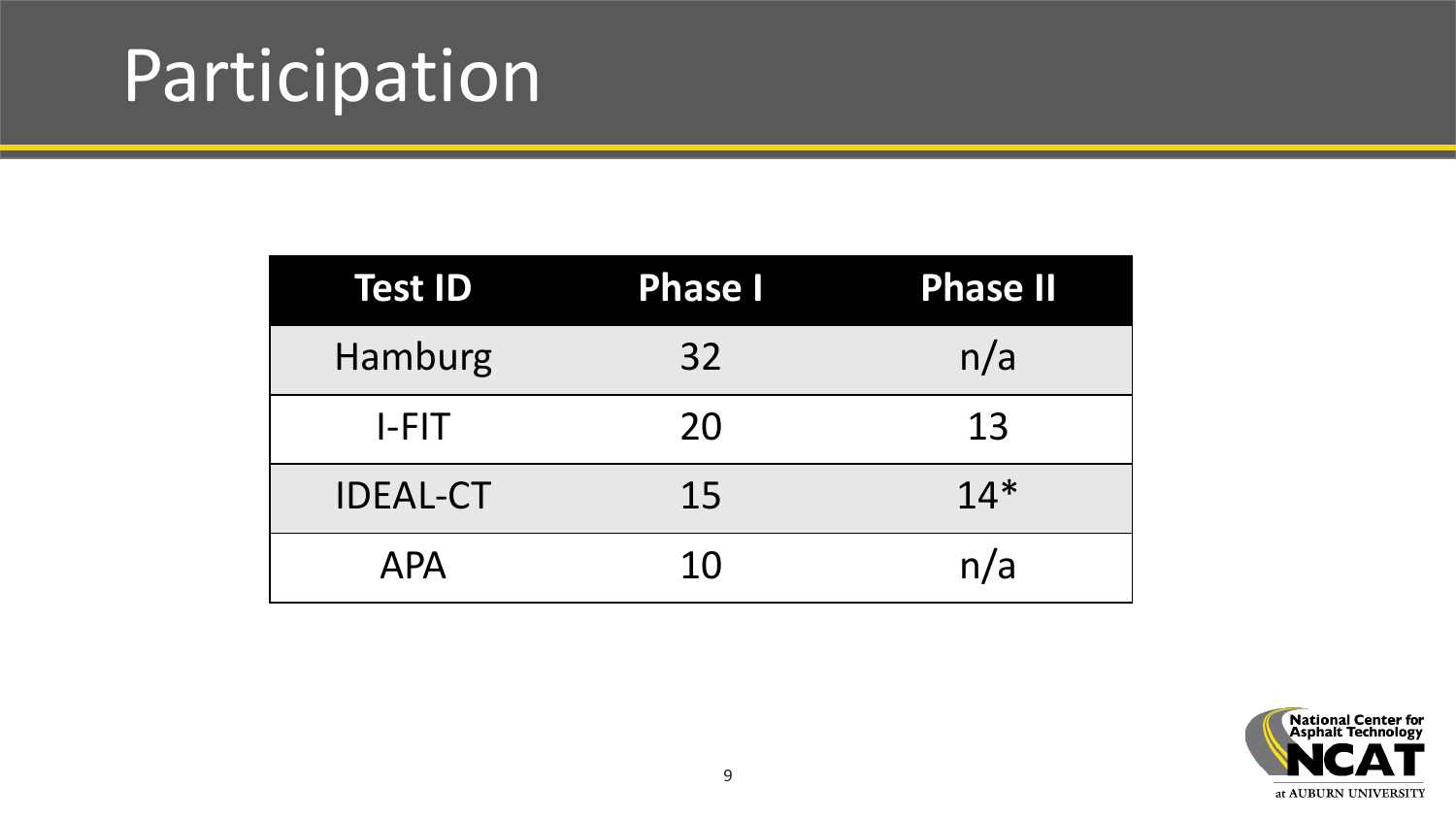#### Example Data Collection Form

|    | NCAT Hamburg Round Robin - Data Summary Sheet                                                                                                        |                       |  |  |  |  |  |  |
|----|------------------------------------------------------------------------------------------------------------------------------------------------------|-----------------------|--|--|--|--|--|--|
| 2  |                                                                                                                                                      |                       |  |  |  |  |  |  |
| 3  | <b>General Equipment Information</b>                                                                                                                 |                       |  |  |  |  |  |  |
| 4  | <b>Gyratory Compactor Make and Model:</b>                                                                                                            |                       |  |  |  |  |  |  |
| 5  | Hamburg Make and Model:                                                                                                                              |                       |  |  |  |  |  |  |
| 6  | Single or Dual Wheel Tracker?                                                                                                                        |                       |  |  |  |  |  |  |
|    |                                                                                                                                                      |                       |  |  |  |  |  |  |
| 8  |                                                                                                                                                      | General Specimen Info |  |  |  |  |  |  |
| 9  | Sample ID (only the 4 used for testing)                                                                                                              |                       |  |  |  |  |  |  |
| 10 | <b>Date Compacted</b>                                                                                                                                |                       |  |  |  |  |  |  |
| 11 | Number of Gyrations to achieve 62 mm                                                                                                                 |                       |  |  |  |  |  |  |
|    | 12 Gmb - Dry Mass in Air, g                                                                                                                          |                       |  |  |  |  |  |  |
| 13 | Gmb - Mass of Specimen underwater, g                                                                                                                 |                       |  |  |  |  |  |  |
| 14 | Gmb - SSD Mass of Specimen, g                                                                                                                        |                       |  |  |  |  |  |  |
| 15 | Gmb                                                                                                                                                  |                       |  |  |  |  |  |  |
| 16 | Air Voids (%) - Use Provided Gmm of 2.691                                                                                                            |                       |  |  |  |  |  |  |
| 17 | <b>Hamburg Results Summary****</b>                                                                                                                   |                       |  |  |  |  |  |  |
| 18 | Sample Location*                                                                                                                                     |                       |  |  |  |  |  |  |
| 19 | Immersion Time**                                                                                                                                     |                       |  |  |  |  |  |  |
| 20 | Max Rut Depth at 2,500 passes (mm)***                                                                                                                |                       |  |  |  |  |  |  |
| 21 | Max Rut Depth at 5,000 passes (mm)                                                                                                                   |                       |  |  |  |  |  |  |
| 22 | Max Rut Depth at 7,500 passes (mm)                                                                                                                   |                       |  |  |  |  |  |  |
| 23 | Max Rut Depth at 10,000 passes (mm)                                                                                                                  |                       |  |  |  |  |  |  |
| 24 | Max Rut Depth at 15,000 passes (mm)                                                                                                                  |                       |  |  |  |  |  |  |
|    | 25 Max Rut Depth at 20,000 passes (mm)                                                                                                               |                       |  |  |  |  |  |  |
| 26 |                                                                                                                                                      |                       |  |  |  |  |  |  |
| 27 | * LB = Left Back, LF = Left Front, RB = Right Back, RF = Right Front                                                                                 |                       |  |  |  |  |  |  |
| 28 | ** = Time between the specimens being covered with water and the test starting - Includes the required 45 minute conditioning period at 50 degrees C |                       |  |  |  |  |  |  |
| 29 | *** = If your data collection does not have the rut depth at a particular interval, you may interpolate between the two surrounding values           |                       |  |  |  |  |  |  |
| 30 | **** = In addition to the results summary below, please send the raw rut depth versus cycles to failure                                              |                       |  |  |  |  |  |  |

 $\sim$   $\sim$   $\sim$ 

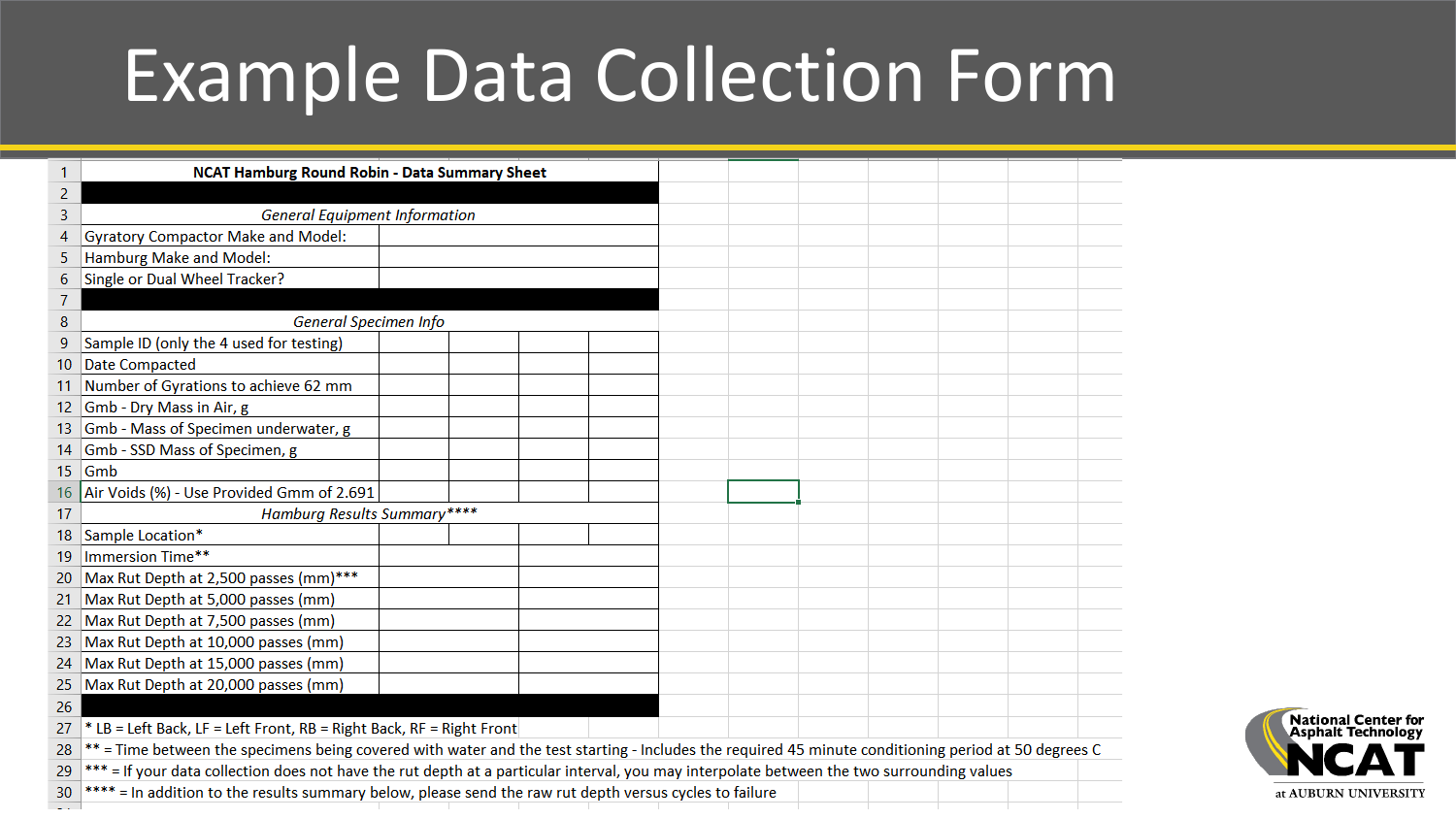# Data Analysis

- Populate Database
	- Data quality inspection
	- ASTM E 178-16a Outlier Evaluation
- Descriptive Statistics
- Boxplot Analysis
- ASTM E691-19 Variability Analysis
	- Repeatability (Within-Lab)
	- Reproducibility (Between-Lab)

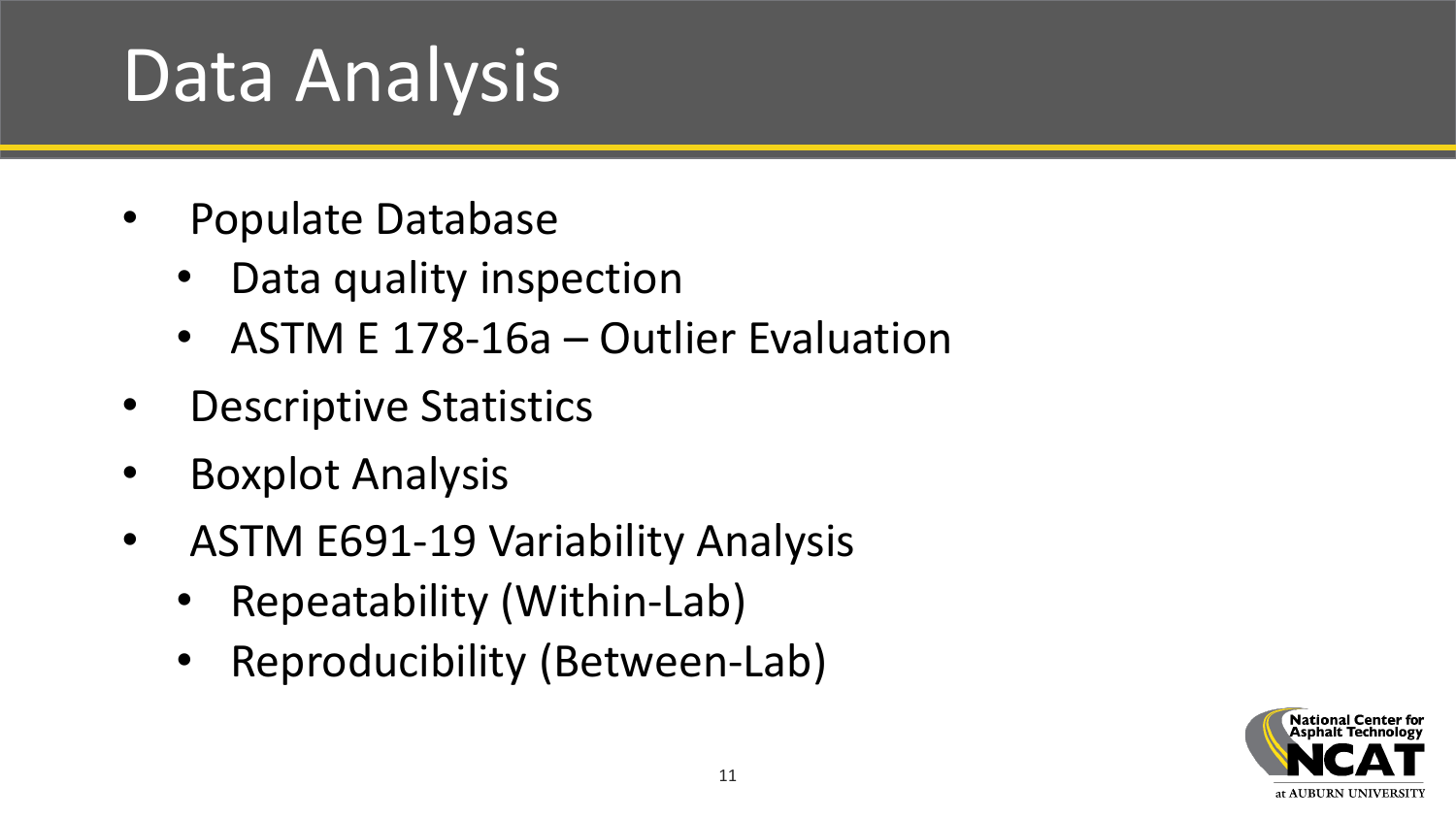## APA – Data Analysis

- A full set of replicates requested per lab
	- Either 4 or 6 depending on the model of APA
- Requested both Manual (caliper) and Automated rut depths be reported
	- 9 labs reported Automated, 5 reported Manual
	- Automated data shown

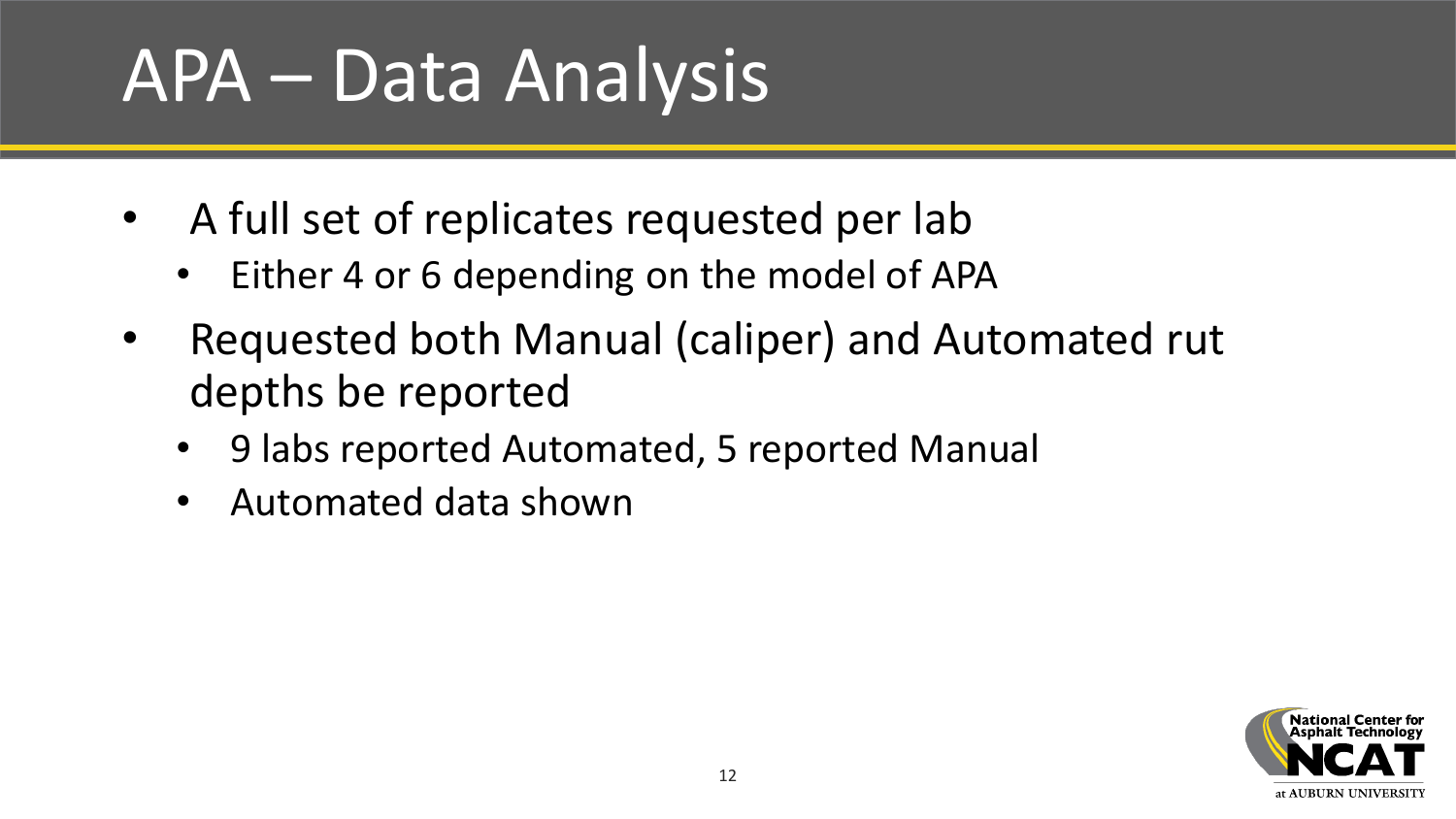#### APA – Summary Statistics

- Statistics (mm)
	- $\bullet$  N = 9
	- Mean = 2.91
	- St Dev =  $0.75$
	- Min =  $2.20$
	- $Q1 = 2.30$
	- $\textsf{Median} = 2.81$
	- $Q3 = 3.23$
	- Max =  $4.55$

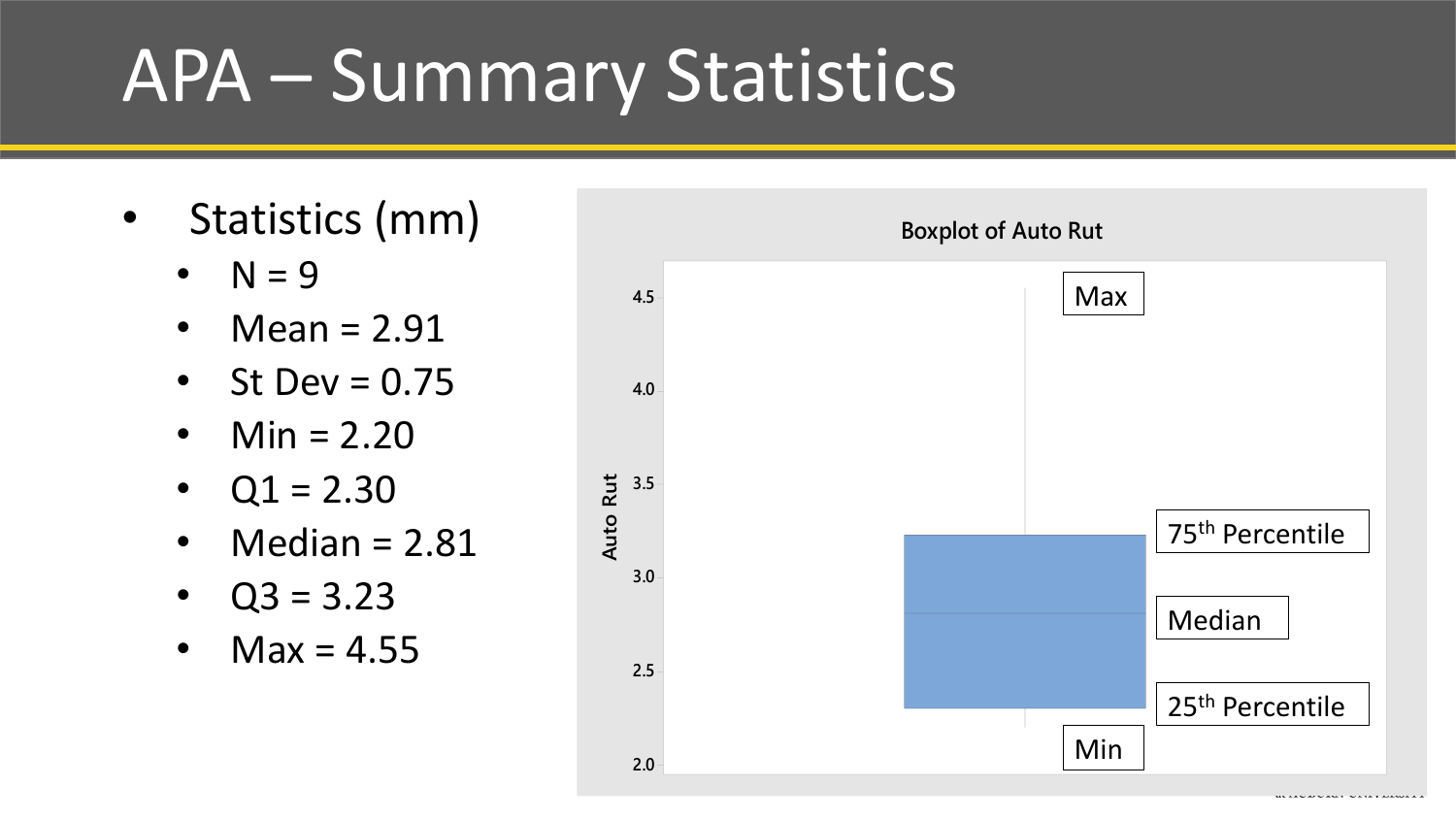# APA – Variability Statistics

- ASTM E691 Repeatability and Reproducibility Coefficient of Variation (CV)
	- Between-lab variation should be higher than within-lab variation

| <b>APA</b>                         | <b>Mean APA</b>              | <b>Within-Lab</b> | <b>Between-Lab</b> |
|------------------------------------|------------------------------|-------------------|--------------------|
|                                    | Measurement   Rut Depth (mm) | CV(%)             | CV(%)              |
| <b>Automated Rut</b><br>Depth (mm) | 2.9                          | 18.3              | 29.6               |

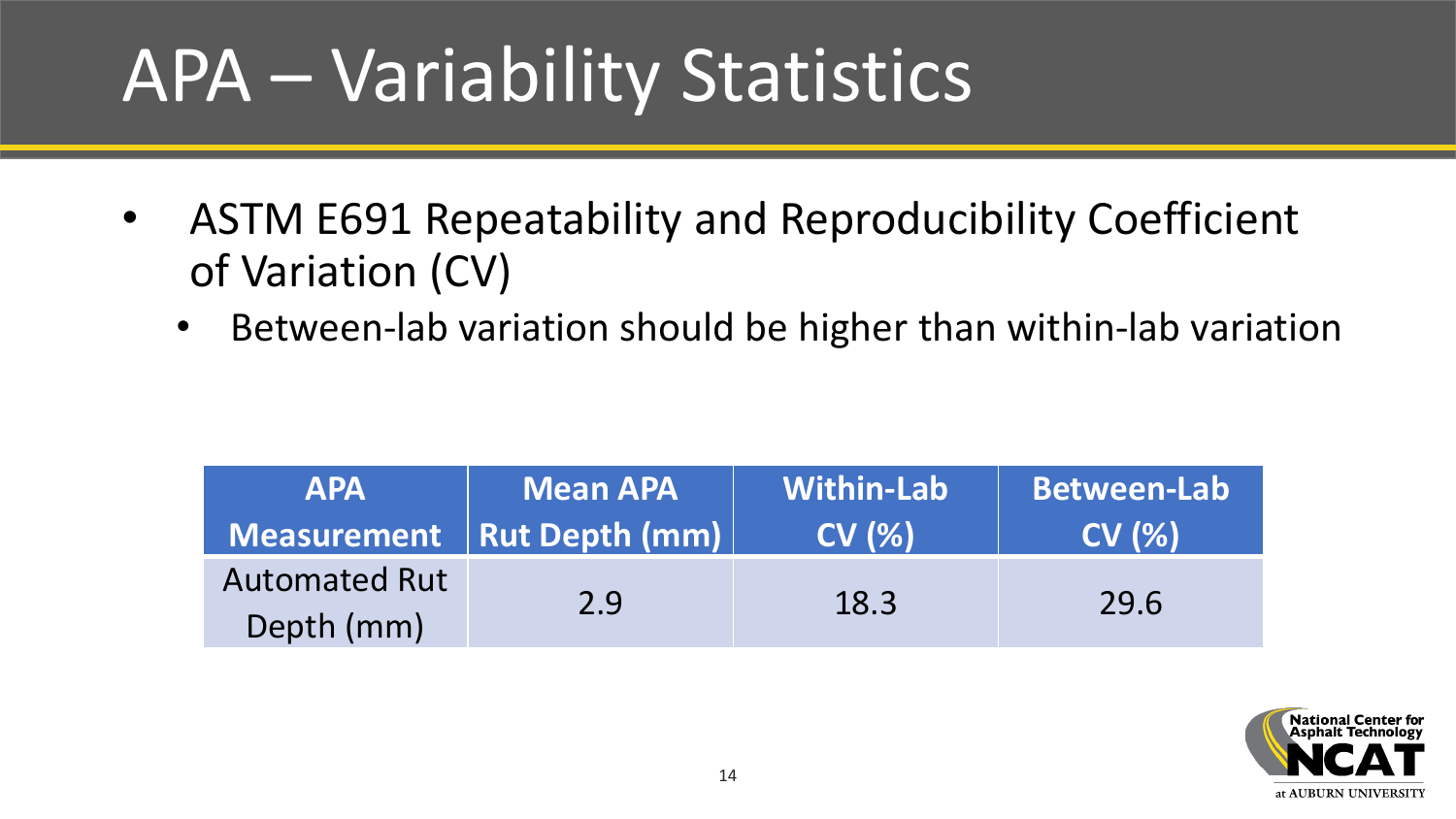#### Specimen Preparation – IDEAL-CT Phase II

- Large volume of specimens made in the NCAT lab
	- Buckets homogenized using a quartermaster
	- Mix split into individual specimens and stored in sealed plastic bags
	- Specimens prepared by the same operator using the same oven and the same gyratory compactor
	- Each lab received a set of specimens with close to the same spread and average of air voids

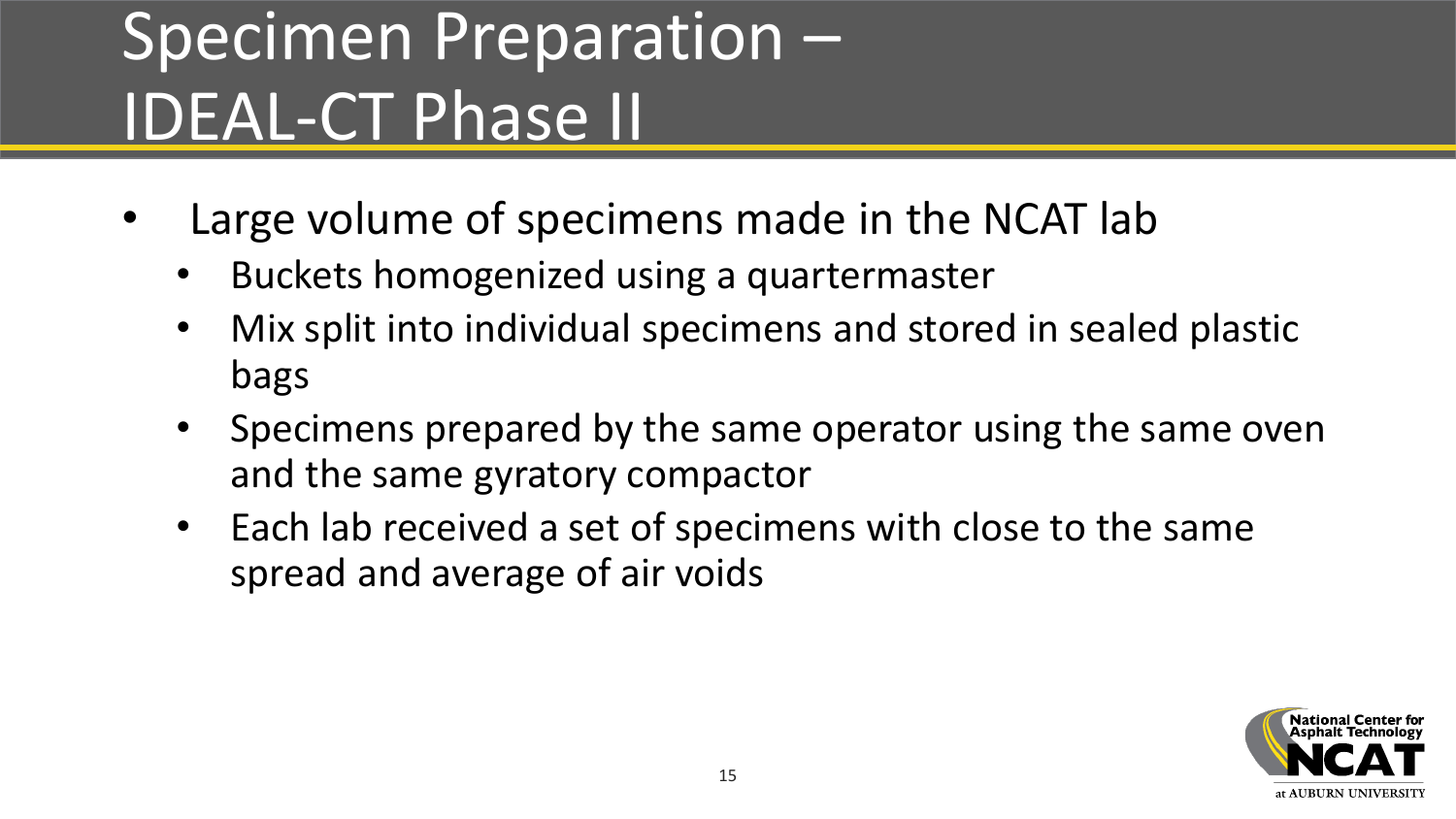# IDEAL-CT – Data Analysis

- **Comparing** specimens being fabricated in a single lab versus multiple labs
	- Massive reduction in overall variability

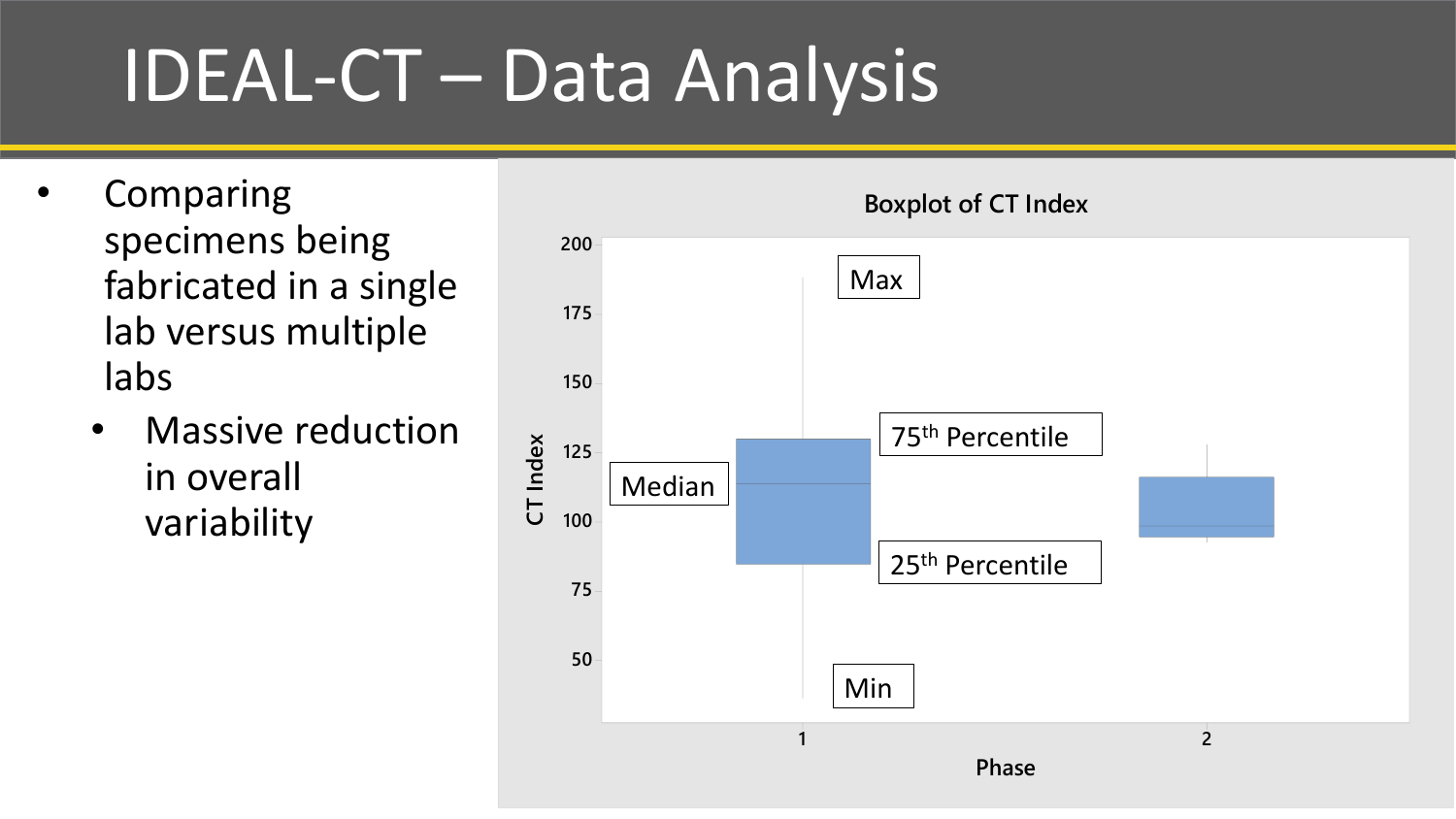# IDEAL-CT – Variability Statistics

- ASTM E691 Repeatability and Reproducibility Coefficient of Variation (CV)
	- Similar within-lab variation
	- Large reduction in between-lab variation for Phase II

| Phase Number of<br>Labs | <b>Mean</b><br>$CT_{Index}$ | Within-Lab   Between-<br>CV(%) | Lab CV (%) |
|-------------------------|-----------------------------|--------------------------------|------------|
| 15                      | 111.1                       | 19.5                           | 35.3       |
| 14                      | 103.7                       | 18.8                           | 20.2       |

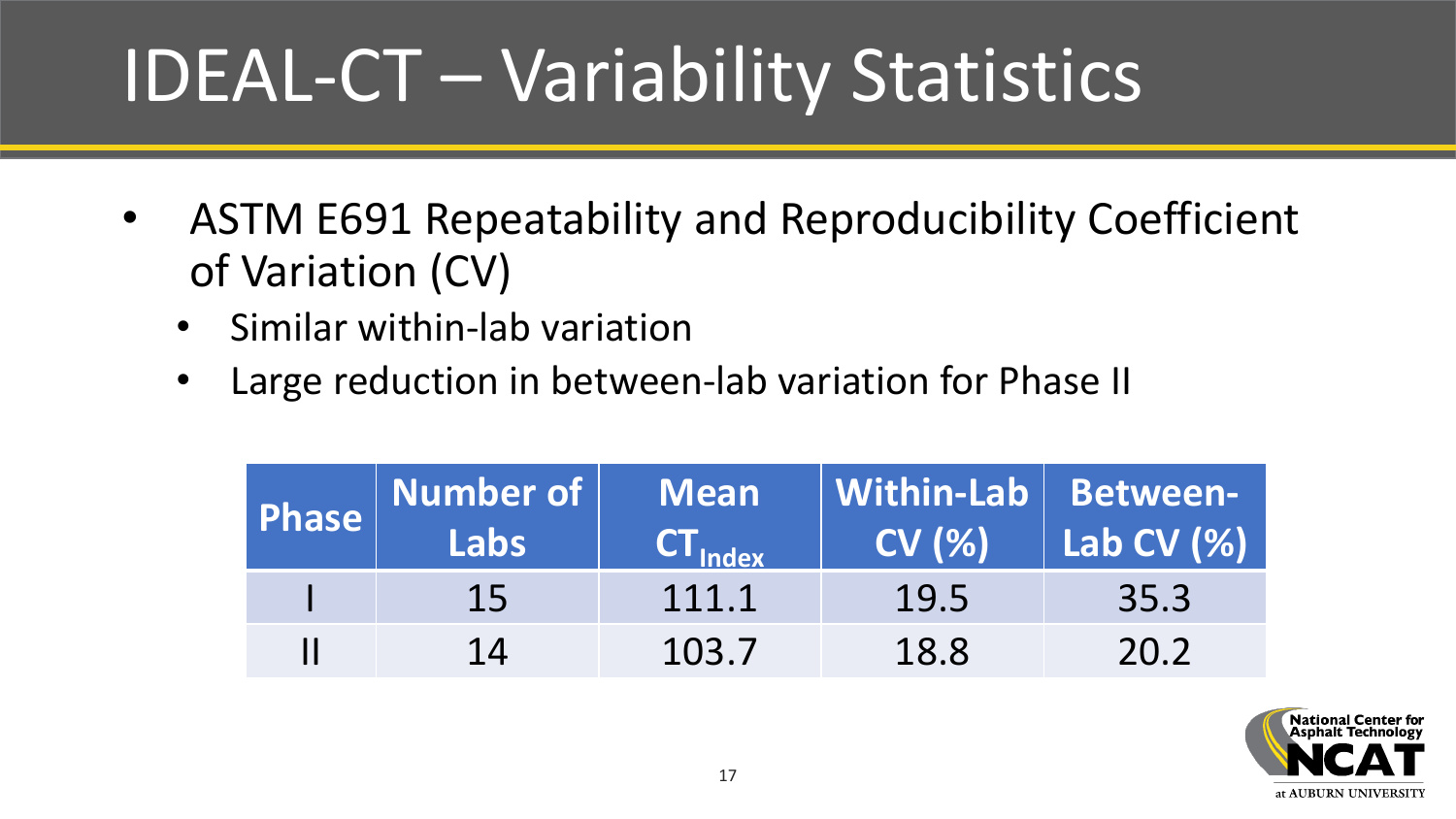# Specimen Fabrication – Plant Mix

- Good Practices
	- Blend multiple buckets of same mix when needed/available
	- Heat each bucket once
	- Quarter samples by AASHTO R47
	- Heat mix minimum time required to reach compaction temp

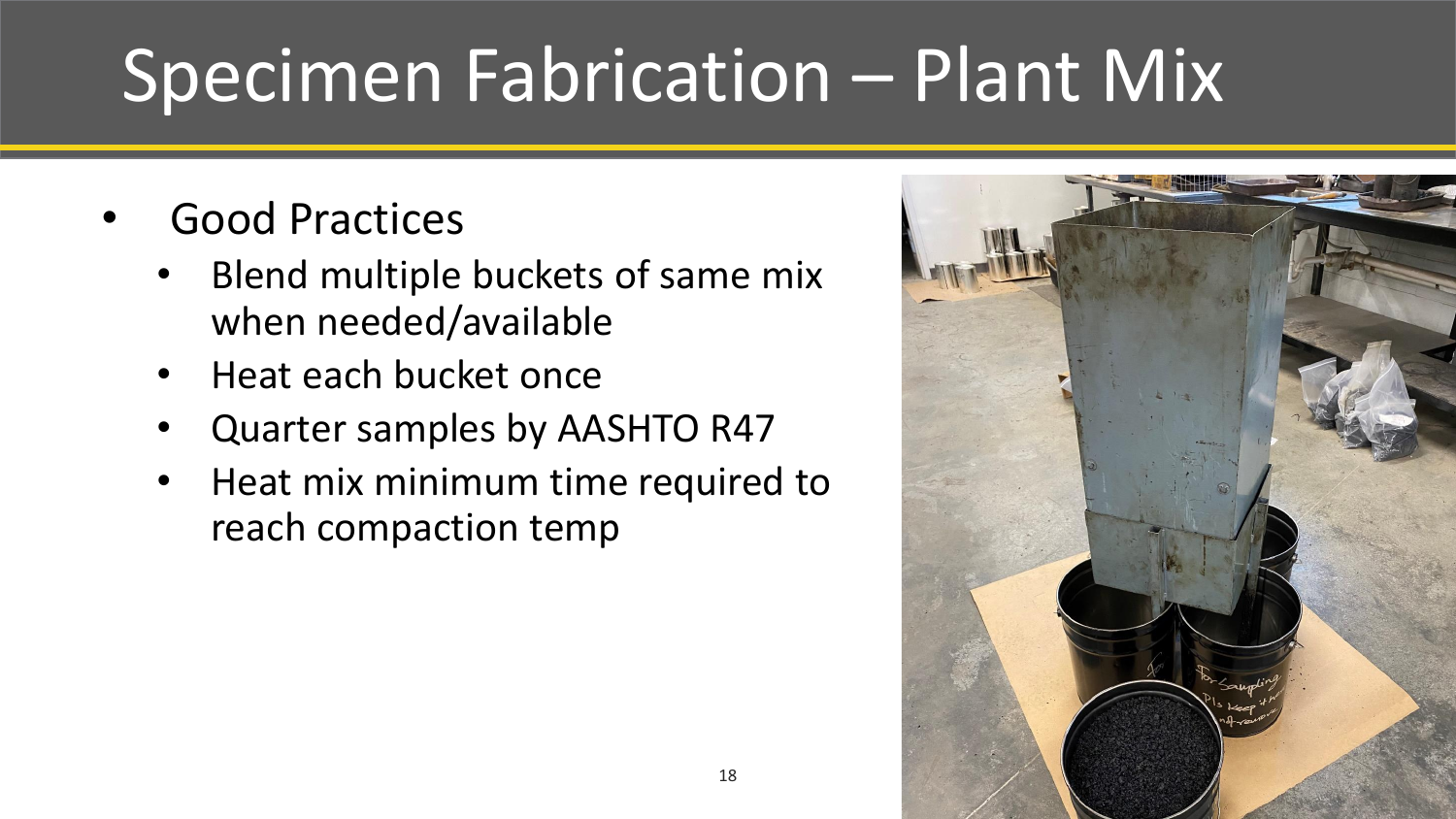# Specimen Fabrication – Plant Mix

- Bad Practices
	- Scoop the mix you need directly out of the bucket
	- Re-heating the bucket multiple times
	- Heating buckets overnight or more than half a day
- Key Point
	- These practices have a much bigger impact on performance testing than volumetric properties

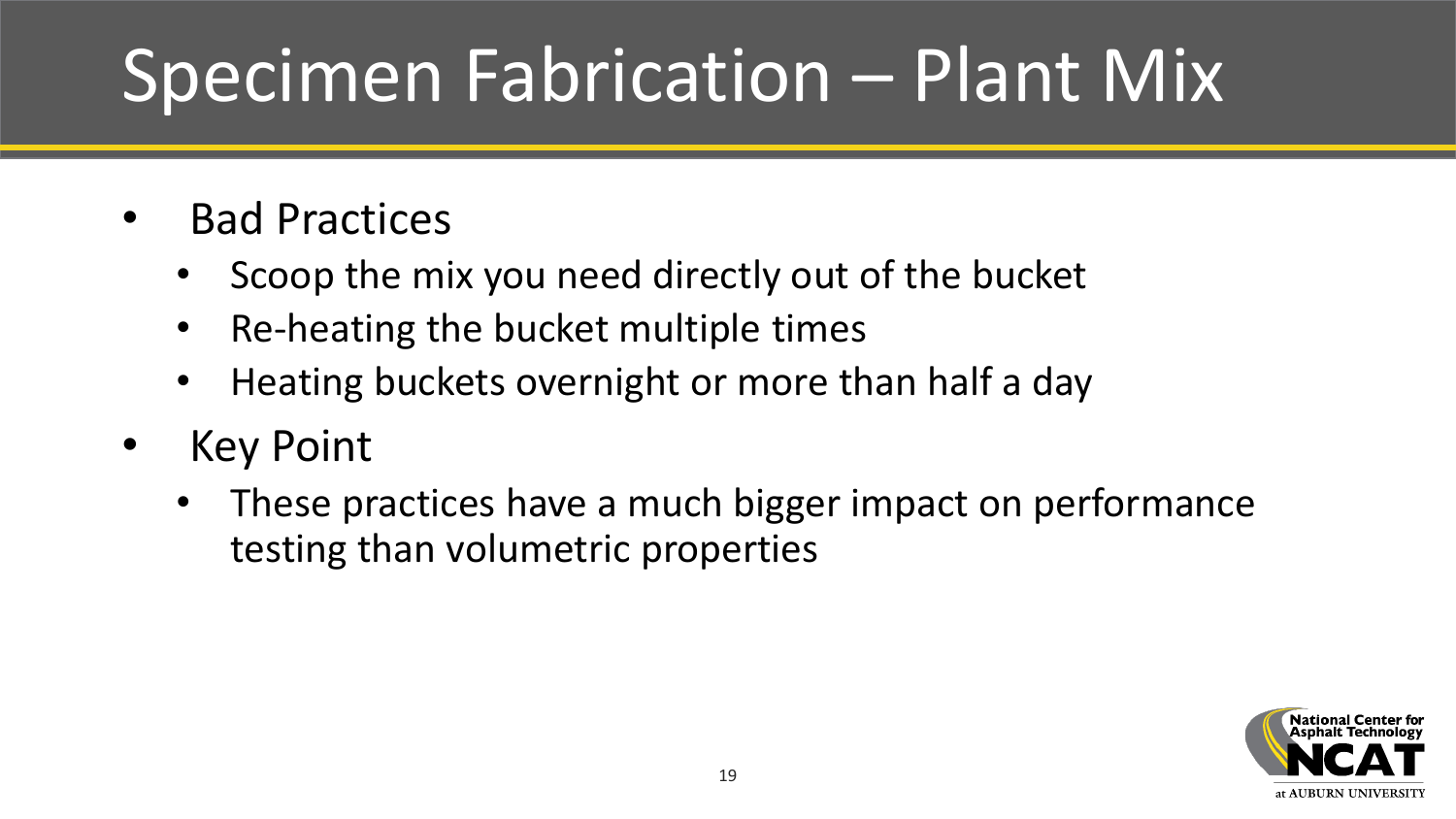# Lessons Learned – Original Study

- Specimen preparation matters!
	- Evident in both the round robin and other studies
	- Training on good specimen preparation practices will be a good time investment for agencies as they move forward with BMD
	- An in-state interlaboratory study would also be a good investment in test implementation to help work through issues
- Collected single-mix data that could be used to help develop or refine precision statements
	- IDEAL-CT data provided to ASTM

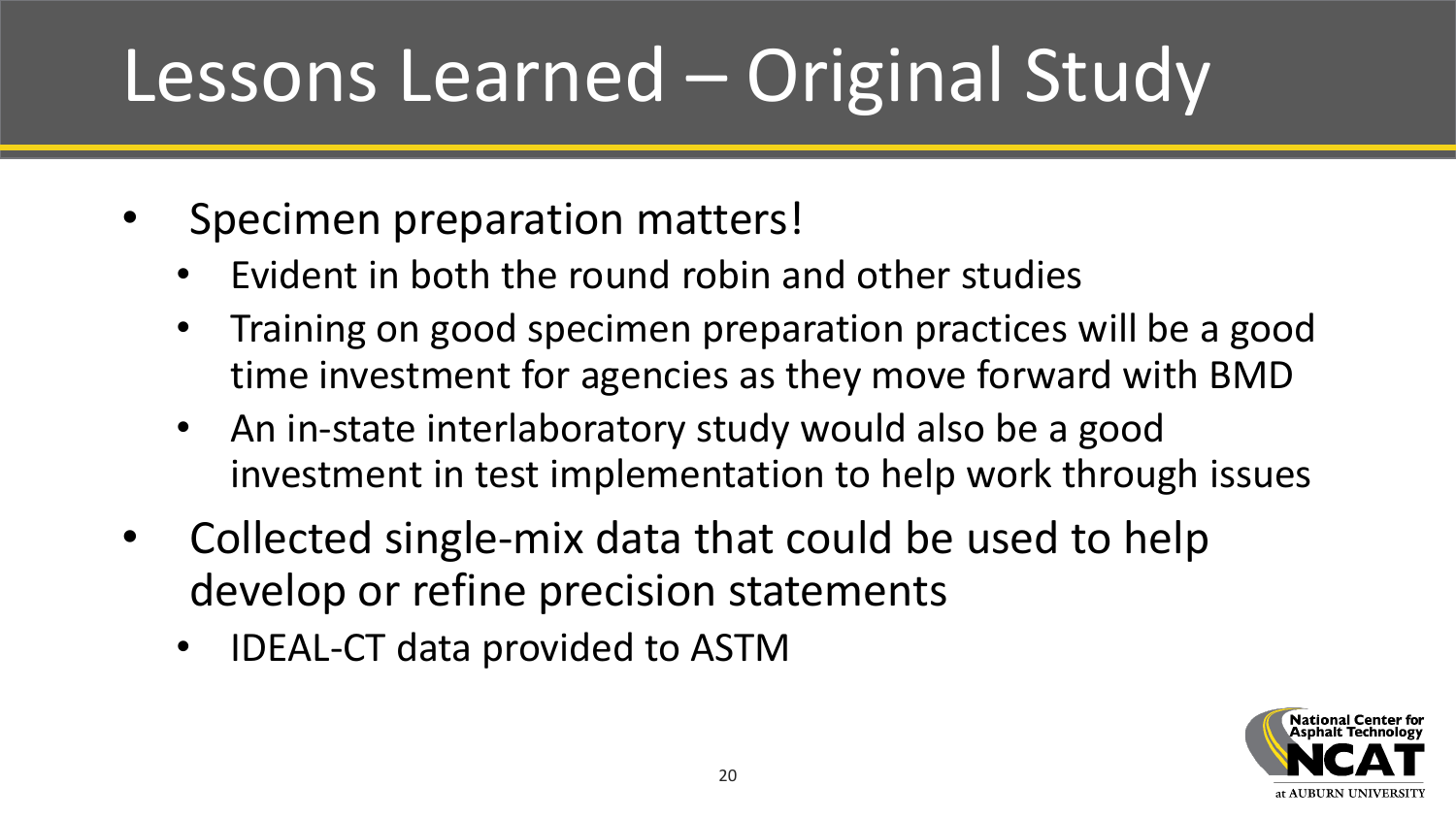# 2021 NCAT Round Robin

- Mix sampled during 2021 Track Construction
	- 200+ buckets
- Tests offered
	- High-Temperature IDT (HT-IDT) Rutting
	- IDEAL-RT Rutting
	- Hamburg Wheel-Tracking Rutting
	-
	- IDEAL-CT Cracking
- 
- 
- APA Rutting
	-

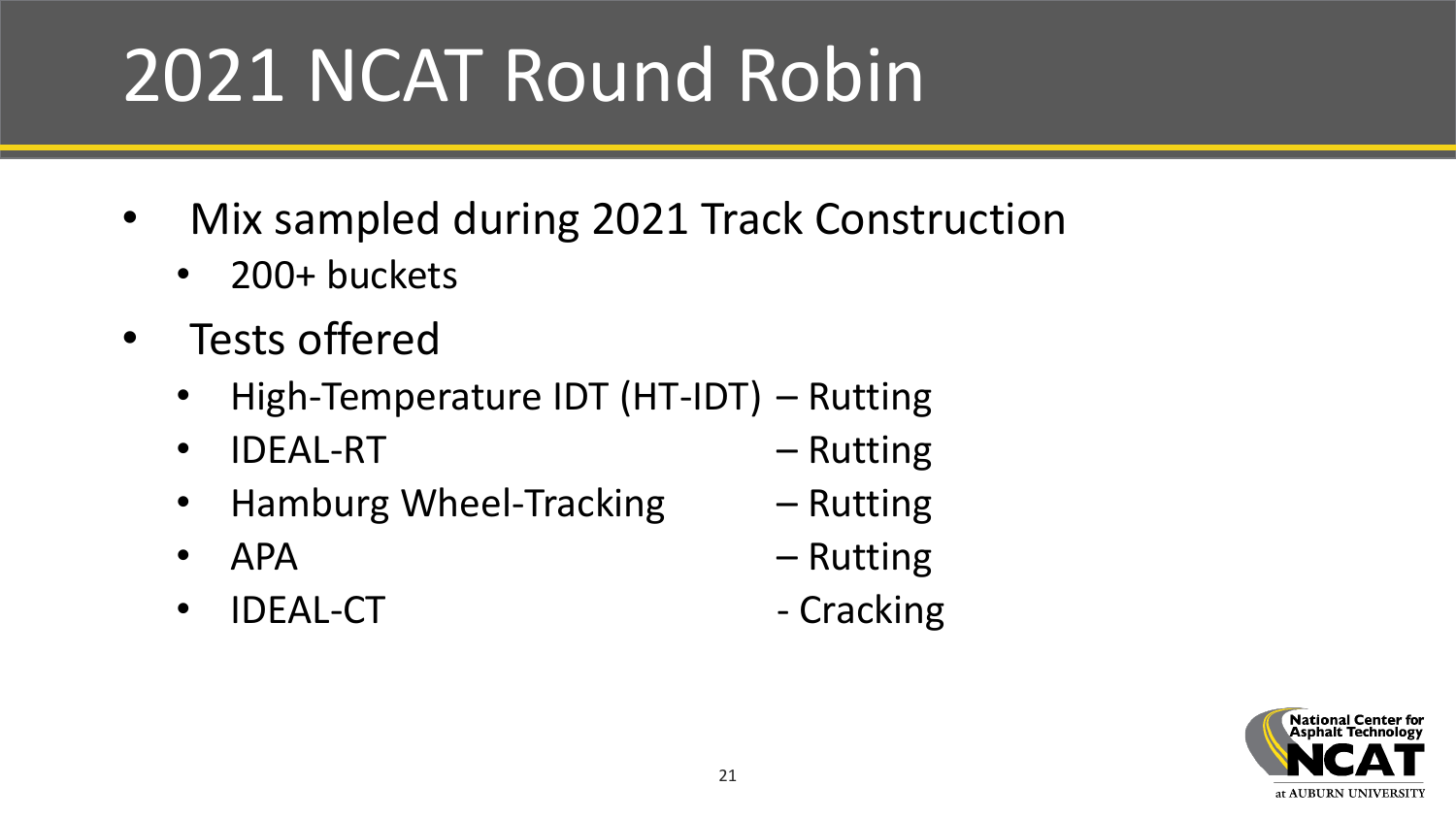# 2021 NCAT Round Robin

- Finalizing plans and instructions
- Plan to begin shipping mix Q1 2022
- Offers away for labs to benchmark their results against a large population of results
- Collect additional data that may be used to develop test precision statements in the future